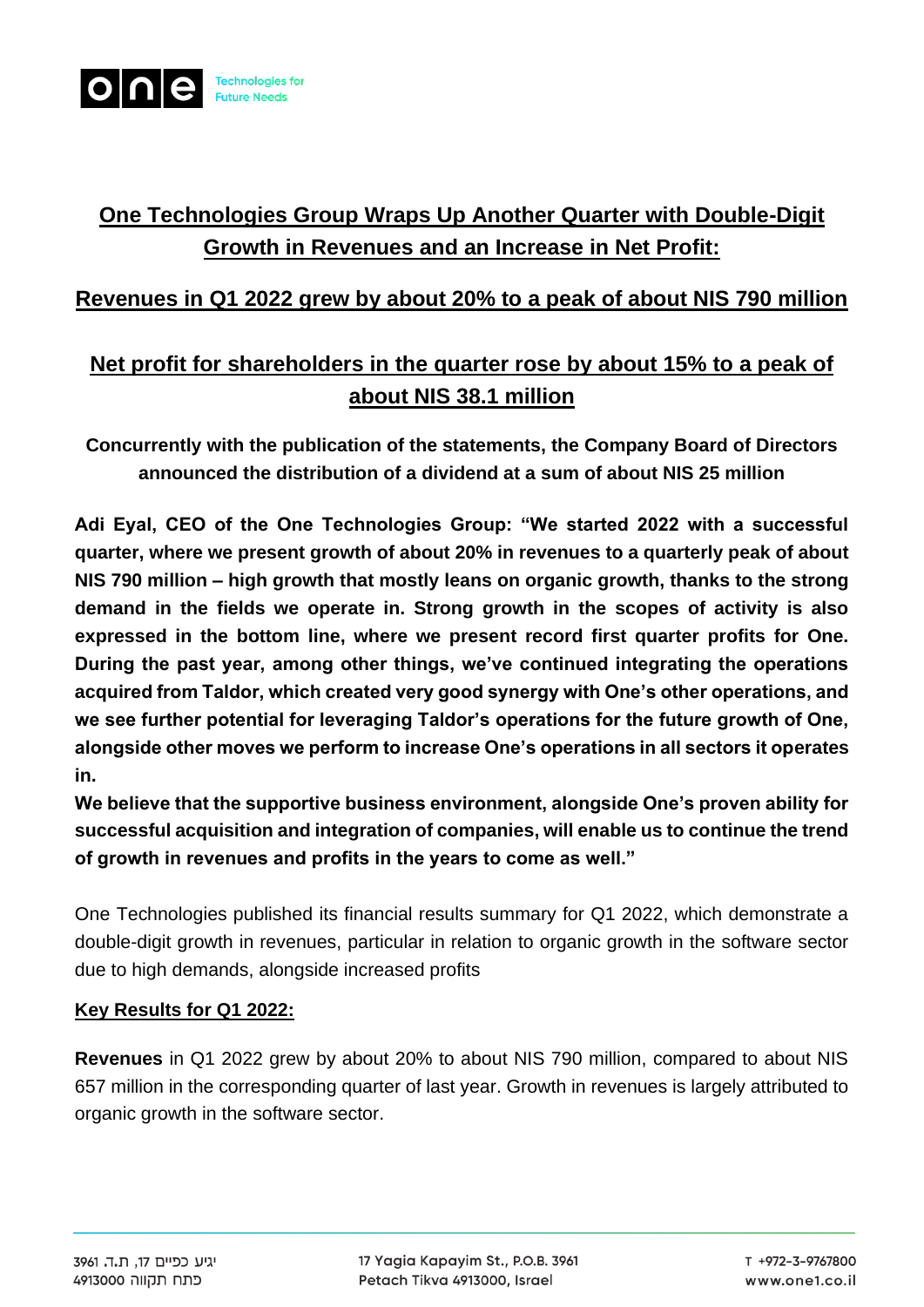

**Net profit** in Q1 2022 increased by about 17% to about NIS 123 million, compared to about NIS 105 million in the corresponding quarter of last year.

**Operating profits** in Q1 2022 increased by about 17% to about NIS 56 million, compared to about NIS 48 million in the corresponding quarter of last year. The increase in operating profits mostly emerged from the growth in the scopes of the company's operations, particularly in the software sector.

**EBITDA** in Q1 2022 increased by about 16% to about NIS 84 million, compared to about NIS 73 million in the corresponding quarter of last year.

**Net profits** in Q1 2022 increased by about 14% to about NIS 40 million (about NIS 38 million is attributed to the majority shareholders), compared to about NIS 35 million (about NIS 33 million is attributed to the majority shareholders) in the corresponding quarter of last year, as a result of the said growth in the scopes of the company's operations.

**Net cashflow from routine operations** during Q1 2022 totaled at about NIS 64 million, compared to about NIS 66 million in the corresponding quarter of last year.

### **31.03.2022 Balance Data and Key Events:**

**The cash total and cash value** of the company totaled at about NIS 283 million. On the other end, the company has a **gross financial debt** of about NIS 315 million.

**The company's equity capital** totaled at about NIS 580 million and constitutes about 29.8% of the balance total. The increase in equity capital mostly emerged from the said increase in net profits, partially offset with the announcement of the distribution of a dividend to the sum of about NIS 24.8 million and in accordance with the policy of distributing dividends at a rate of about 66% of the net profit each quarter.

Concurrently with the publication of the statements, the Company Board of Directors announced the **distribution of a dividend to the shareholders** at a sum of about NIS 25.1 million,

**One Software Technologies** is one of Israel's leading IT companies. The company provides a variety of technologic computing solutions to thousands of clients in various sectors of the economy. The company employs about 6,300 professionals in Israel and Abroad. The